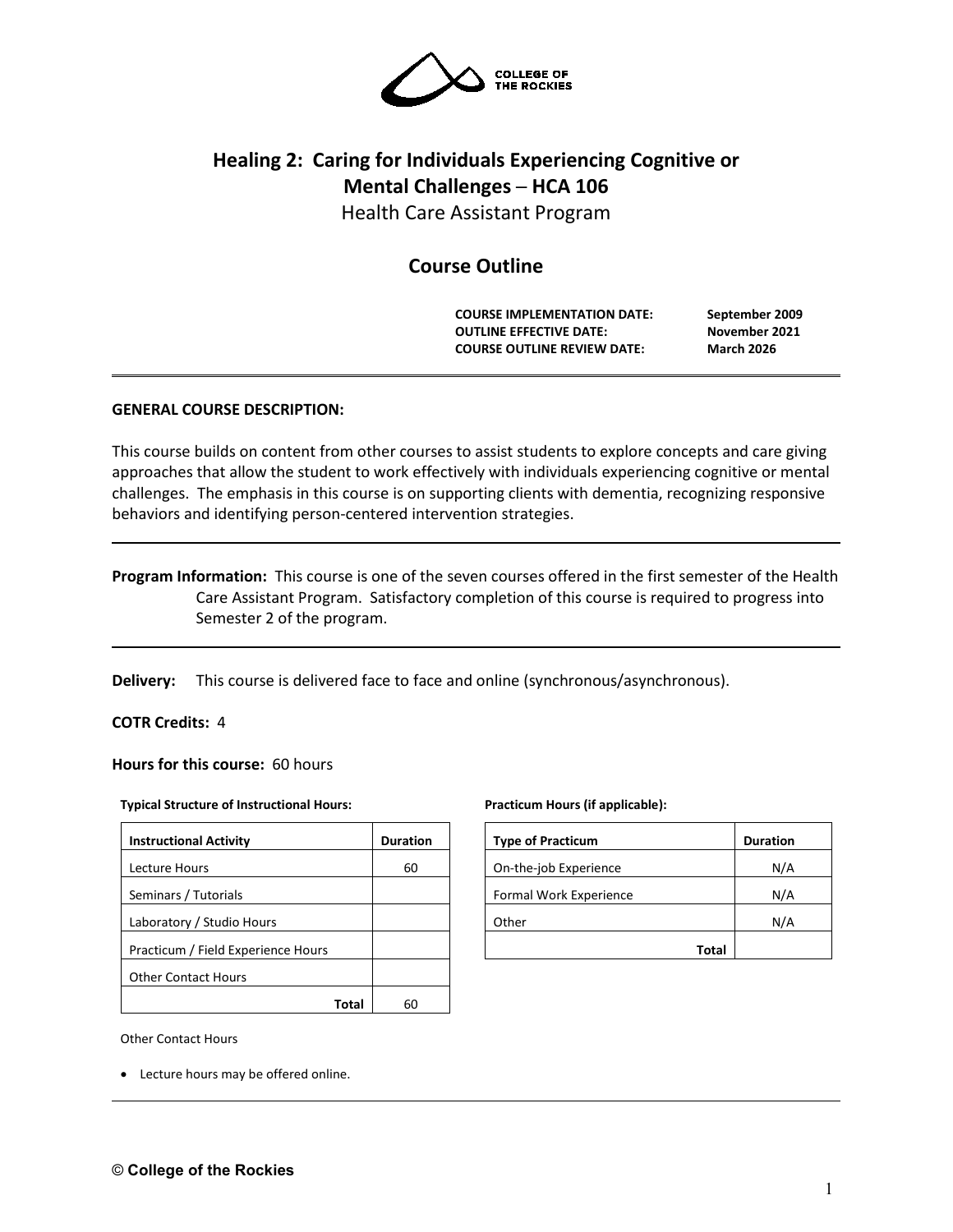Cheryl Mackie, RN, BN, MHScN

Signature

Dean Signature

#### **APPROVAL SIGNATURES:**

Department Head Sandi Hill E-mail: [shill@cotr.bc.ca](mailto:shill@cotr.bc.ca) Acting Dean of Health and Human Services Norma Sherret E-mail: [nsherret@cotr.bc.ca](mailto:nsherret@cotr.bc.ca)

Department Head Signature

EDCO

Valid from: November 2021 – March 2026

Education Council Approval Date

# **COURSE PREREQUISITES AND TRANSFER CREDIT:**

**Prerequisites:** None

**Corequisites:** HCA 101, HCA 102, HCA 103, HCA 104, HCA 105, HCA 107

# **Flexible Assessment (FA):**

Credit can be awarded for this course through FA  $\Box$  Yes  $\Box$  No

**Transfer Credit:** For transfer information within British Columbia, Alberta and other institutions, please visit [http://www.cotr.bc.ca/Transfer.](http://www.cotr.bc.ca/Transfer)

> Students should also contact an academic advisor at the institution where they want transfer credit.

**Prior Course Number:** N/A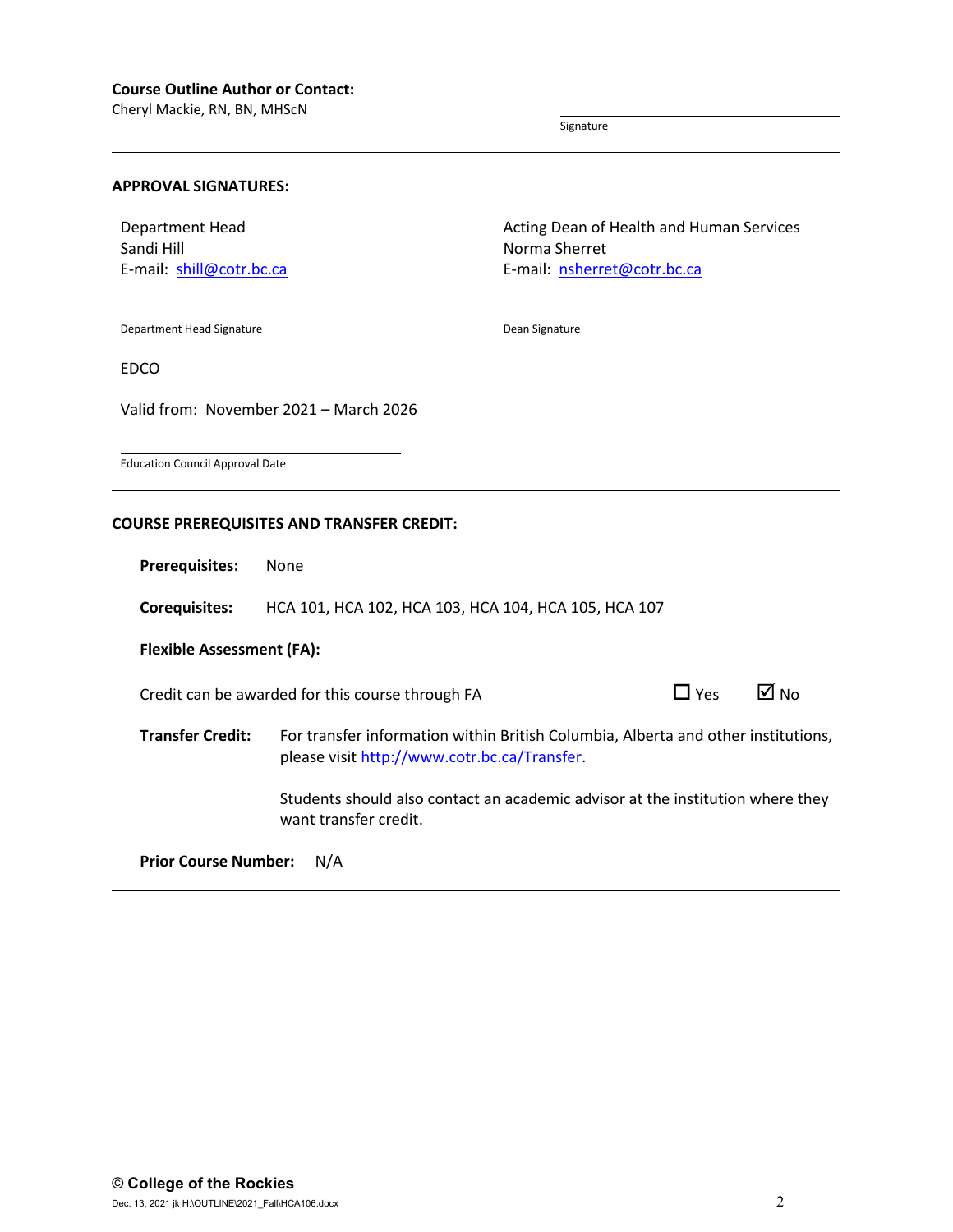# **Textbooks and Required Resources:**

Textbook selection varies by instructor and may change from year to year. At the Course Outline Effective Date the following textbooks were in use:

Sorentino, S.A., Remmert, L., & Wilk, M.J. (2018). *Mosby's Canadian Textbook for the Support Worker*. 4th Canadian Edition. Toronto, Canada: Elsevier.

Health Care Assistant Student Guide – *Healing 2: Caring for Individuals Experiencing Cognitive or Mental Challenges – HCA 106*

*Please see the instructor's syllabus or check COTR's online text calculator <http://go.cotr.bc.ca/tuition/tCalc.asp> for a complete list of the currently required textbooks.*

# **LEARNING OUTCOMES:**

Upon the successful completion of this course, students will be able to

- describe ways to organize, administer and evaluate person-centered care and assistance for clients experiencing cognitive health challenges (dementia);
- describe ways to organize, administer and evaluate person-centered care and assistance for clients experiencing mental health challenges (other than dementia);
- demonstrate an understanding of effective approaches to disruptive or abusive behavior;
- describe types of abuse/abusive relationships and the cycle of abuse; and
- describe when to exit a potentially unsafe or abusive situation.

# **COURSE TOPICS:**

- Cognitive Challenges in Older Adults
- Confusion and Dementia
- Common Causes of Reversible Changes in Mental Functioning
- Forms and Causes of Various Dementias
- Philosophies and Models of Care
- Stages of Dementia
- Importance of Life Review
- Myths and Stigmas Associated with Dementia
- Effective Communication Strategies for Clients with Dementia
- Assessing Situations and Individuals
- Responsive Behaviours
- Environment and Behaviours
- Activities for Individuals Experiencing Different Levels of Dementia.
- Care Giver Needs and Supports/Supporting Family Members Experiencing Grief and Loss
- Abuse
- Mental Health Challenges
- Cultural Differences in Perceptions of Mental Health Challenges and Dementia
- Caring for the Person and Family
- Suicide Risk and Prevention
- Unsafe Situations
- Implications of Involuntary Admission Under the Mental Health Act

#### © **College of the Rockies**